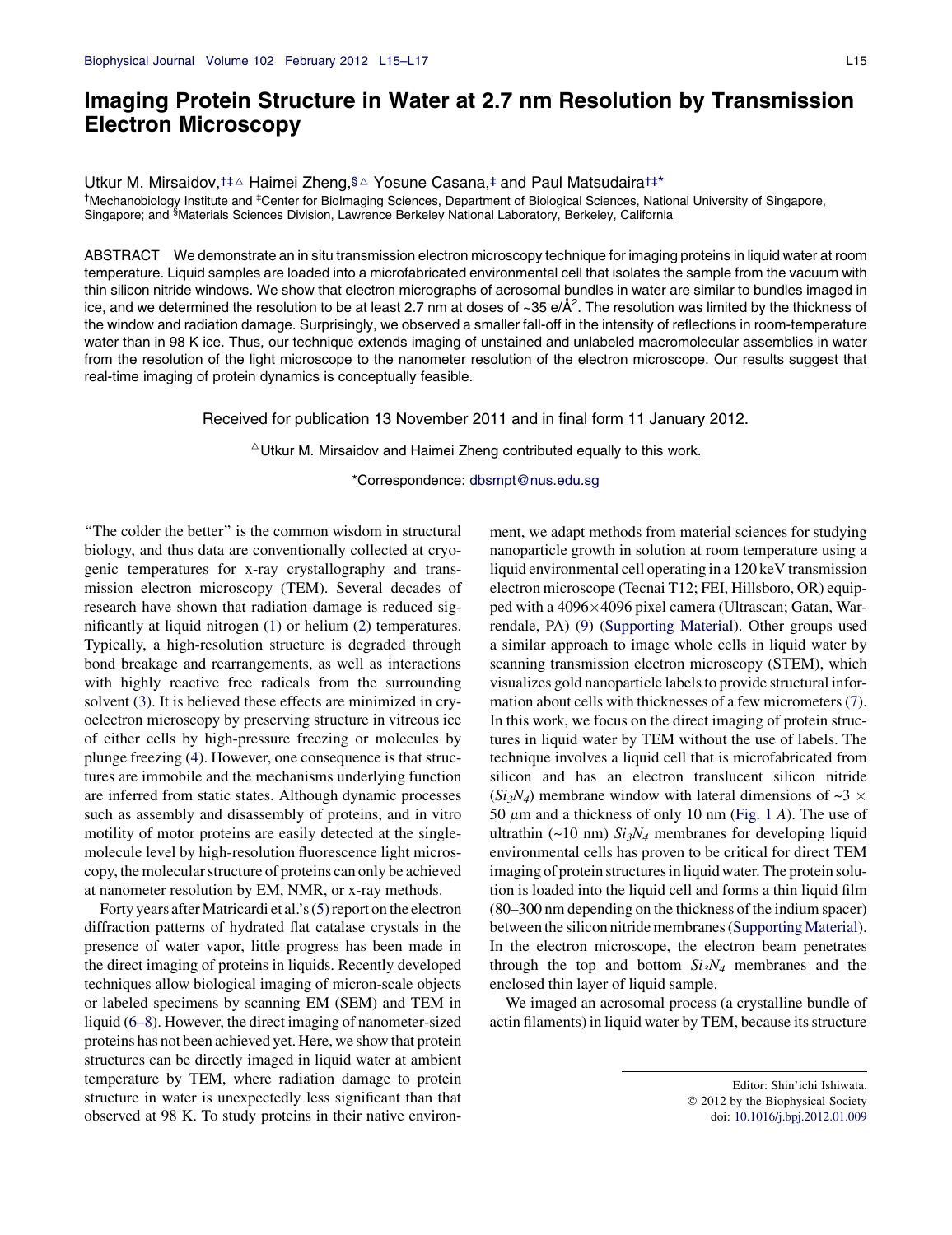<span id="page-1-0"></span>

FIGURE 1 Imaging proteins in a liquid cell. (A) The liquid cell is assembled and a protein solution is loaded through two large reservoirs that are then sealed by a gasket. The protein solution is drawn by capillary force into the liquid cell and forms a thin film between two 10-nm-thick  $Si<sub>3</sub>N<sub>4</sub>$  membranes. (B) Low-magnification image of 80-nm-diameter acrosomal bundles in liquid. (C) An acrosomal bundle in h0l orientation. The unit cell is boxed. (D) Fourier transform pattern from a portion of the image of the acrosomal bundle in C. The meridional reflection at 2.7 nm is circled. Red box: Unit cell reconstructed from reflections with S/N ratio  $>$  1.2. (E) IQ plot of the Fourier transform and the resolution shells at 5 and 2.7 nm. (F) MAP-assembled microtubules show rod-shaped structures (enhanced contrast), whereas the protofilament substructure is not resolved.

can be preserved to  $>7$  Å in vitreous ice under a transmission electron microscope ([10\)](#page-2-0), and we previously characterized its radiation hardiness extensively at liquid nitrogen temperatures [\(11](#page-2-0)). Initially, we were unable to detect the acrosomes in liquid cells with a 0.5- to 1.0- $\mu$ m gap and 50- to 100-nm-thick windows due to scatter and absorption from water and  $Si_3N<sub>4</sub>$ . However, when the thicknesses of water and membranes were reduced, we were able to clearly detect the acrosomes and identify the characteristic view along the *h0l* projection with  $a = b = 147$  Å,  $c = 762$  Å [\(10,11\)](#page-2-0). Fig. 1, B and C, show the familiar patterns of bands and stripes and well-defined zigzag features from actin subunits in the filaments [\(10](#page-2-0)). Compared with images in vitreous ice, the image contrast of the acrosomes in liquid water is lower because of the additional thickness of the  $Si<sub>3</sub>N<sub>4</sub>$  windows.

To assess the quality and resolution of the images, we measured the intensity of reflections from their Fourier transforms (Fig. 1 D), displayed by an  $IQ$  plot [\(11,12\)](#page-2-0) (Fig. 1  $E$ ). The *IQ* values shown in Fig. 1 range from 1 (signal/noise (S/N) ratio  $\geq$  7) to 6 (S/N ratio  $> 1.1$ ) [\(12](#page-2-0)). The highestresolution reflection (S/N ratio  $> 2$ ) detected is the 2.7-nm meridional arising from the helical rise of the actin subunits in filaments. Thus, at this resolution, when imaging at 120 keV, actin structure is qualitatively preserved to a similar extent in room-temperature water as in ice. Similarly, MAP-stabilized microtubules (diameter: 25 nm) are also imaged in 80-nm-thick water (Fig.  $1 \text{ } F$ ). However, we are unable to see the protofilament substructures, which are visible at higher magnifications in ice. These images demonstrate the feasibility of imaging proteins in water, but immediately show that resolution is limited.

One major limit to resolution is the significant scattering from the window that reduces the S/N ratio ( $Si_3N_4$ : Z = 10.6; water:  $Z = 4.8$ ). As the membrane thickness increases, we find that the contrast and resolution of the acrosome images degrade. Here, we define the image resolution to be the largest extent of the Fourier transform of the image with amplitude with  $S/N$  ratio  $> 2$ . Thus, we obtained resolutions of 2.7 nm, 5.1 nm, and 12.4 nm corresponding to membrane thicknesses of 10 nm, 14 nm, and 25 nm, respectively (with the same water thickness of ~300 nm; [Supporting Material\)](#page-2-0).

A second major limit to resolution is radiation damage caused by high-energy electrons. Radiation damage to a structure is first revealed by degradation or alteration of the highest-resolution features, which is more pronounced for organic polymers and biological specimens than for inorganic materials [\(13](#page-2-0)). At very high electron doses, the acrosomes in ice develop bubbles, whereas in water the structure dries and darkens [\(Supporting Material](#page-2-0)). For periodic structures and at lower electron doses, a more quantitative measure of radiation damage is defined by the decay of the Fourier peak amplitude. Our previous studies on imaging of acrosomal bundles indicate that the tolerable dose  $(D_{1/e})$ , at which the amplitude of Fourier peaks  $(A/A_0)$  drops by a factor of e, is ~25  $e/\text{\AA}^2$  under 400 keV electron beam and at cryogenic temperature ([11\)](#page-2-0). It is noted that the tolerable electron doses for imaging powder samples and gelatinencapsulated samples are several times lower at room temperature than in cryogenic conditions ([1\)](#page-2-0). To assess the extent of structural damage of the bundle in liquid water at room temperature, we measure the fall-off in intensity of reflection as a function of electron dose as the same acrosome is sequentially imaged. The amplitudes are normalized and arranged into two groups, (i.e.,  $27-50$  Å and  $>50$  Å) according to their reciprocal lattice sizes, and are plotted as a function of the electron dose ([Fig. 2](#page-2-0); also see [Supporting](#page-2-0) [Material](#page-2-0)). The plots are fitted to a simple exponential decay function for each case:  $A/A_0 = \exp[-(D - D_0)/D_{1/e}]$ , where  $D_0$  is the electron dose delivered for the first image. For acrosomes imaged in ice at 120 keV,  $D_{1/e}$ (98 K) = 31  $\pm$ 3 e/ $\AA^2$  for 27–50 Å and  $D_{1/e}$ (98 K) = 68  $\pm$  4 e/ $\AA^2$ for  $>50$  Å. However, when imaging in liquid water, we find that contrary to expectations, the radiation damage is less in water than in ice:  $D_{1/e}$ (293 K) = 35  $\pm$  2 e/ $\AA$ <sup>2</sup> for 27–50  $\AA$ and  $D_{1/e}$ (293 K) = 110  $\pm$  5 e/ $\AA$ <sup>2</sup> for >50  $\AA$ . Because of the limit in resolution from the  $Si<sub>3</sub>N<sub>4</sub>$  window, we are currently unable to measure radiation damage on the highresolution features of the acrosome structure. Thus, it is not feasible to directly compare the radiation damage with our previous measurements for acrosomes imaged at 400 keV.

Previous studies reported increased radiation damage to dried or glucose-embedded biological specimens at